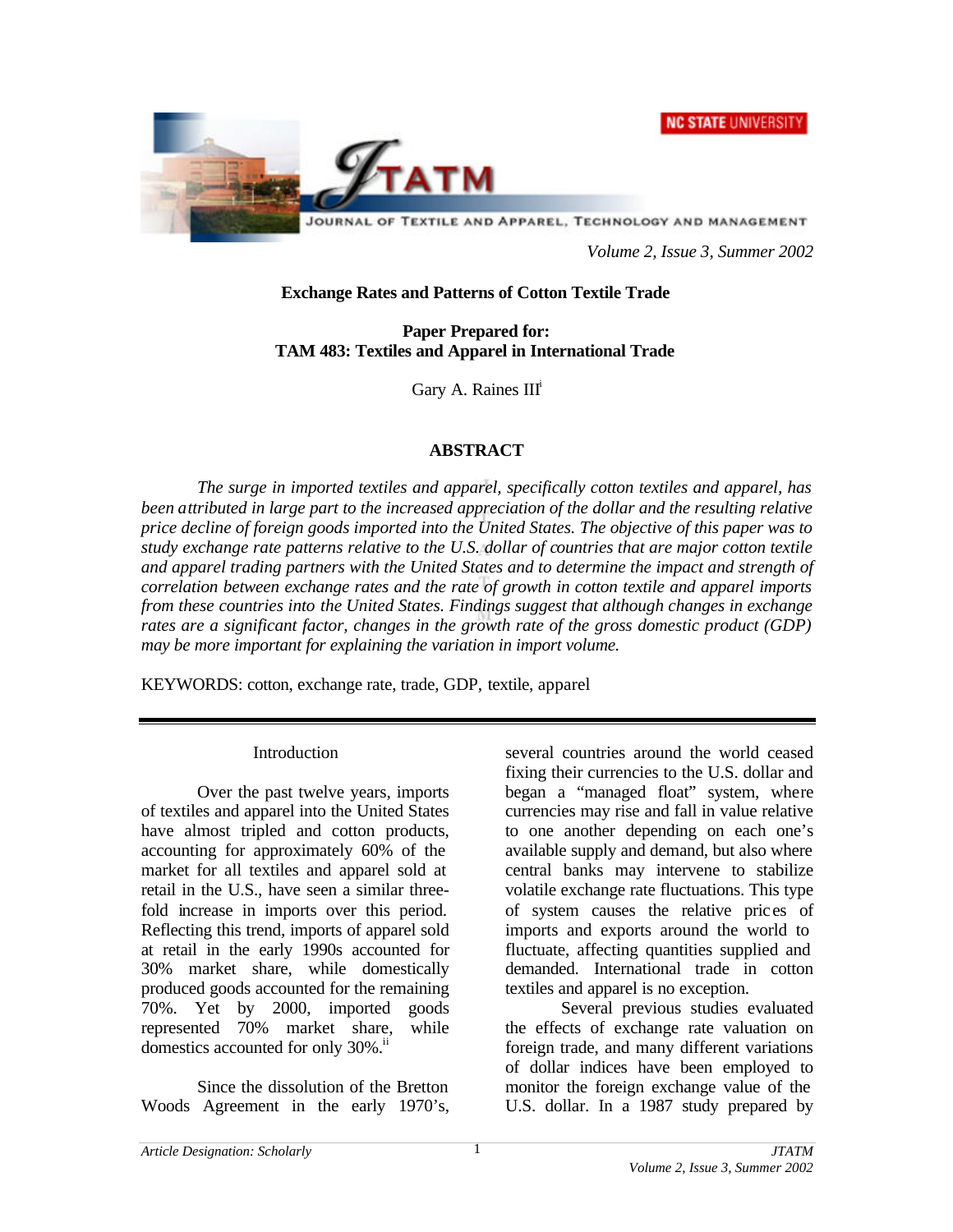Christine Chmura for the Federal Reserve Bank of Richmond, a textile and apparel dollar index was constructed to measure the effects of strength of the dollar on net imports of textiles and apparel.<sup>iii</sup> Chmura formulated a regression model based upon the index value and a measure of income (real GNP) to explain the variation in the volume of net imports of textiles and apparel. Chmura concluded that while the foreign exchange value of the U.S. dollar and national income both play a statistically significant role in determining the volume of net imports for both textiles and apparel, changes in national income had a larger effect compared to changes in the exchange rate of the U.S. dollar.

This study presents empirical evidence of exchange rates and national income (U.S. real GDP) experienced since the earlier study and revisits Chmura's conclusions for total textiles and apparel to test if exchange rates and national income are significant drivers in determining the level of cotton-product imports into the U.S. market.

# **Data and Methodology**

The time period employed for this study is from January 1989 through December 2000. The period was chosen for two reasons. First, the period encompasses a complete economic cycle in the United States: economic activity slowed in 1989- 1990, contracted from third quarter 1990 through first quarter 1991, experienced unprecedented expansion for over ten straight years, and began to slow again by fourth quarter 2000. By encompassing a full cycle, income variables drawn from the model are likely to be from any point in the cycle, ensuring correlation is not due purely to a trend factor. Secondly, the period includes pronounced variations in the exchange rate of the U.S. dollar against several major foreign currencies. The dollar has experienced periods of ups and downs over the period, swinging as much as ten

percent in a year in aggregate comparisons, and far greater in bilateral comparisons.

Construction of an appropriate dollar index is critical in testing the validity of the hypothesis that the value of the dollar is a significant factor in cotton-product import growth. The index chosen is limited to the relative value of the dollar in terms of currencies of major cotton-product supplying nations. The index is restricted in this fashion in order to minimize distortion caused by non-supplying countries and to employ the proper allocable influence of each of the major suppliers. Our study identified the top 22 cotton-product importers to the United States over the period, accounting for 80% - 87% of total U.S. imports of cotton products in each year over the period studied.<sup>iv</sup> The sample of countries included in the index represented a diverse group of industrial and developing nations from the Indian Subcontinent, Pacific Rim, Caribbean Basin, NAFTA, Africa, and Europe. The index weighted M each country according to its share of cotton-product imports into the United States.

Figure 1 provides comparisons of the respective regional weightings of three indices for comparison: The Atlanta Fed Index, the Chmura textile index, and the cotton-product index.<sup>v</sup> The Atlanta Fed Index, a nominal index of 18 countries, was constructed in 1984, readjusted in 1995, and is based upon total U.S. international trade across all industries. The index is heavily weighted toward Canada, the United States' largest trading partner, and Europe, accounting for a combined 58.7% of the total weightings. The Chmura index is a real index of 24 countries constructed in 1987 and weighted based upon the primary apparel and textile traders with the United States during the period 1977 through 1986.

This index is heavily weighted toward the Pacific Rim, home to the largest foreign textile suppliers to the U.S. during the period, with a  $66.8\%$  share.<sup>vi</sup> The cotton-

 $\mathcal{X}$ 

T.

A 窜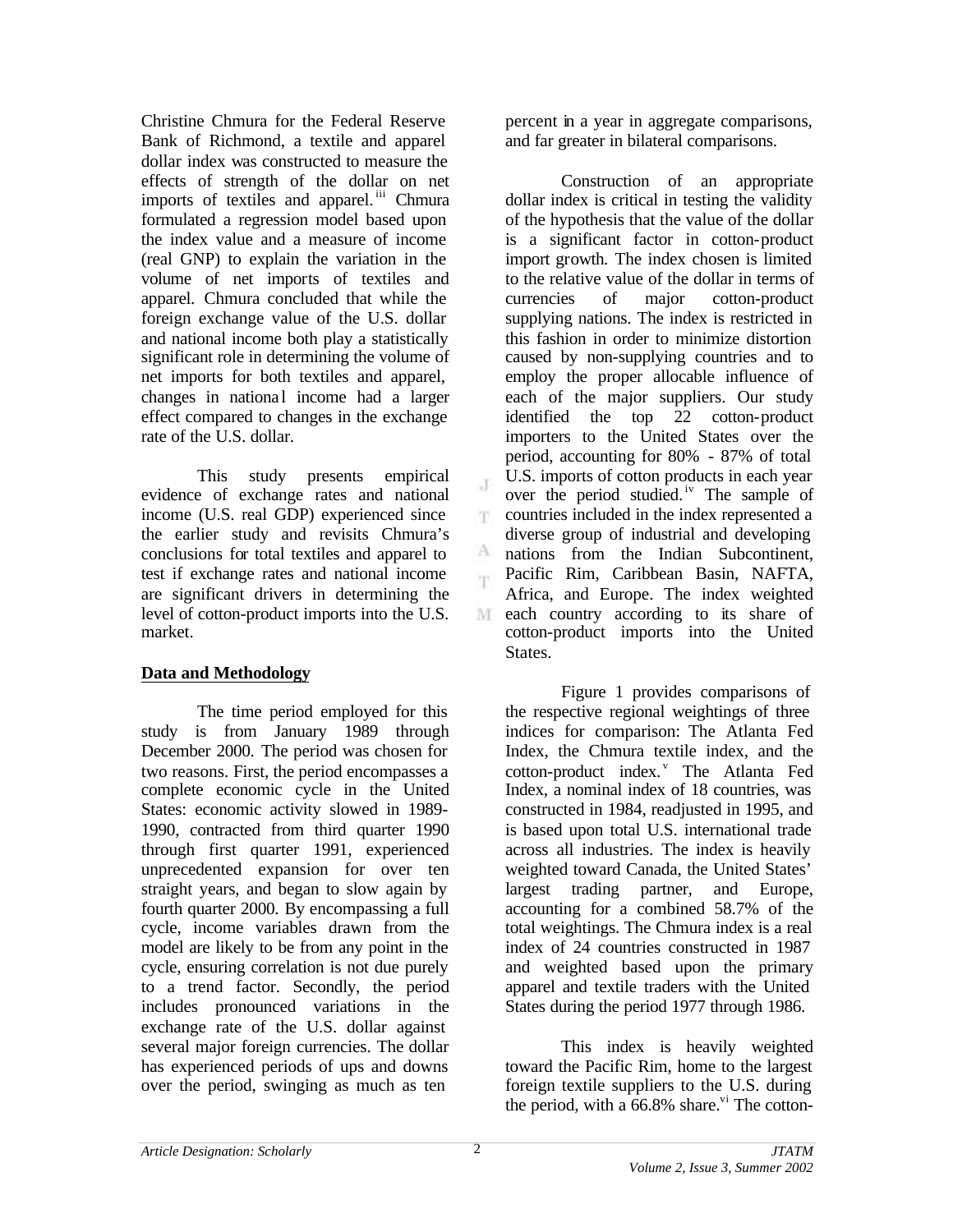

# Figure 1. Distribution of Weights by Index

product index is a real index of the top 22 cotton textile and apparel supplying countries to the United States. This index is more geographically and economically diverse than the others, with no region accounting for more than 30.5%, and no one country accounting for more than 14% of total cotton-product imports. Figure 1 shows not only how aggregate U.S. trade patterns differ from trade patterns in textiles and apparel, but shows a pronounced shift in the geographic sourcing of textiles and apparel over the last two decades. Over this time, a substantial share of sourcing of textiles and apparel has migrated out of Asia and diversified throughout the rest of the world.

The cotton-product index utilized real, as opposed to nominal, exchange rates. Each country's exchange rate to the dollar was deflated by using the value of the consumer price index of the individual country relative to the U.S. consumer price index. Doing so allows for correcting distortions that outlier inflation rates can introduce when a currency is evaluated. The

M index was constructed using base-year (2000) weightings. The alternative, annually-updated rolling weightings, have a major disadvantage if weights assigned to various currencies are revised because of shifts in trade shares, thereby changing the value of an aggregate index even if no exchange rates change.

The final weighting issue concerns the technique used to aggregate or average the various weighted exchange rates. Of the two options available, analytical arguments strongly favor the geometric over the arithmetic averaging technique.<sup>vii</sup> An arithmetic averaging technique merely multiplies each currency's weight in the index by its percentage change and sums up these weighted changes. The major drawback of this approach is that it does not treat increases and decreases symmetrically and could result in an upward bias. Geometric averaging emphasizes proportional, rather than absolute, changes, and therefore is the primary approach used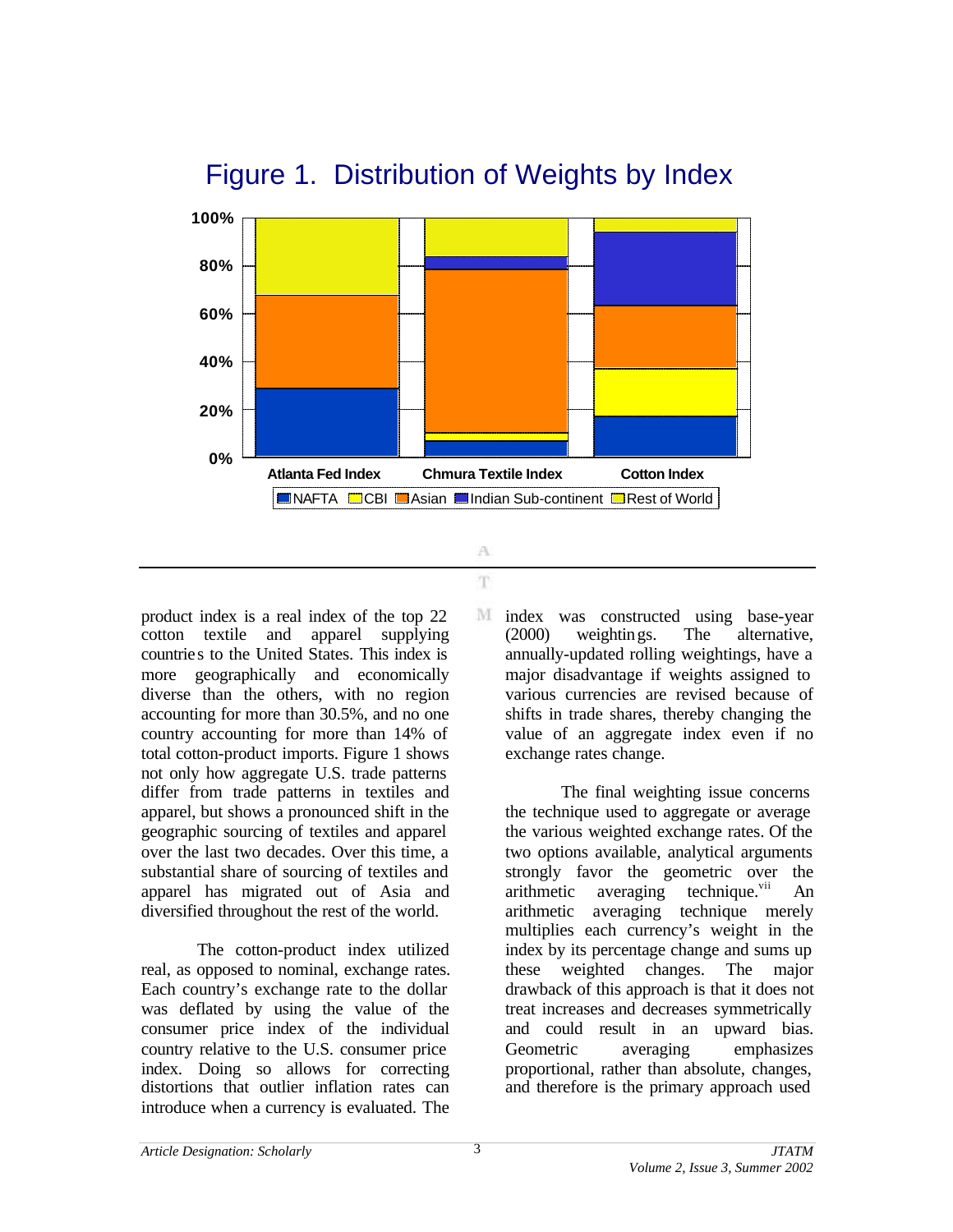in calculating many indices, including the cotton-product index.

By utilizing a sample of the top 22 cotton-product importing nations and their respective weightings from base year 2000, along with inflation-adjusted exchange rates and a geometric averaging technique, the trade-weighted cotton dollar index was calculated based upon the following formula:

$$
I_{t} = \left[\prod_{i=1}^{22} \left(\frac{E_{t}^{i}}{E_{B}^{i}} \bullet \frac{CPI_{t}^{US}}{CPI_{t}^{i}}\right)^{W_{t}^{i}}\right] \bullet 100
$$

where,

 $I_t$  = the cotton textile and apparel index in month (or quarter) *t*,

 $E_t^i$  = the number of units of currency *i* per U.S. dollar in month (or quarter) *t*,

 $E_B^i$  = the number of units of currency *i* per U.S. in the base period (either January 1989  $= 100$  or first quarter  $1989 = 100$ ),

 $CPI_t^i$  = the consumer price index of country *i* in (month or quarter) *t*,

 $CPI_t^{US}$  = the consumer price index of the U.S. in (month or quarter) *t*,

$$
W_t^i = \frac{M_t^i}{\sum_{i=1}^{22} M_t^i}
$$
 trade weight, and

 $M_t^i$  = U.S. imports from country *i* in year *t*.

Monthly data of total aggregate cotton product imports were determined for each of the 144 months in the period. Monthly nominal exchange rates to the dollar were obtained for each of the top 22 foreign cotton-product suppliers, along with annual consumer inflation rates for the United States and each foreign supplier.<sup>viii</sup>

Figure 2 shows how this index has varied since 1989 relative to the Atlanta Fed Index and the Chmura index. All three indices show relatively stable dollar values from 1989 to early 1997. During the Asian financial crisis of 1997/1998, each index experienced significant increases in the value of the dollar, as various component countries experienced sharp declines in the foreign exchange values of their currencies. After leveling off in late 1998 through early 2000, all three indices again experienced sharp increases throughout the remainder of 2000 as the dollar rose relative to the value of foreign currencies.

# **Findings**

J

T

A

T

Along with dollar index values for each period, U.S. real gross domestic product data over the entire period were collected to include in a multiple regression model of the form below:

Imports =  $c + b_1$ (real exchange rate) +  $b_2$ (real GDP) + error term

The independent variables in the cotton-M product model were lagged nine months to capture the effect of time delays occurring before import levels respond to changes in income and real exchange rates. The import variable is defined as the dependent variable in this model and all variables are expressed in the form of their natural logarithms. As shown in Table 1, the coefficients of the explanatory variables in both the Chmura study and the cotton-product study are statistically significant at the 99% level. Results for both studies indicate that changes in either independent variable positively affect the level of imports.

In both regression equations, the income variable (real GNP or real GDP) has a positive effect on both textile imports and cotton-product imports. This result was expected as intuitively, the more income growth a nation has, the more consumption of apparel and textiles (normal goods) would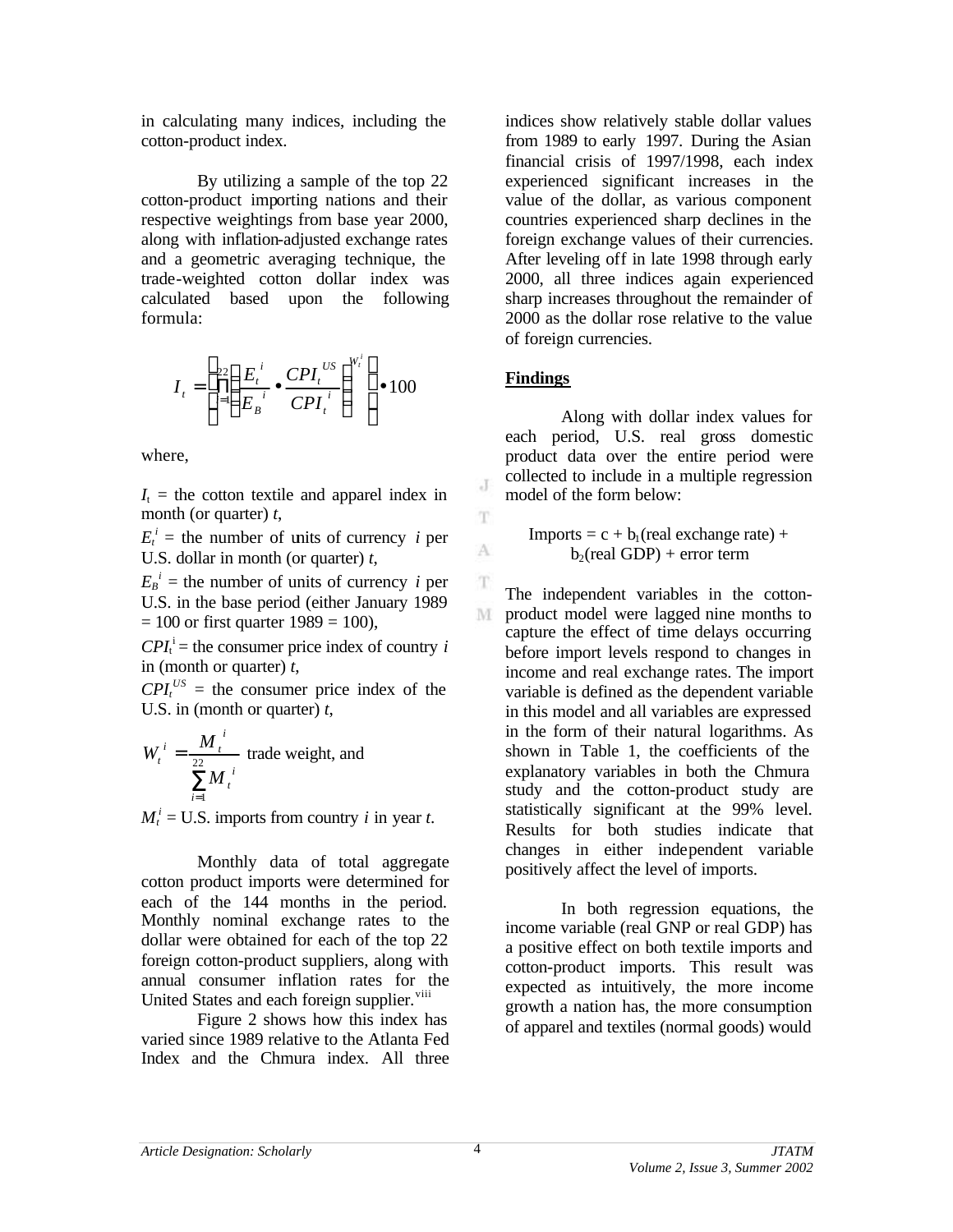

be expected. For example, in the textile and cotton product models, for every one percent rise in real GNP or real GDP, imports would be expected to rise 2.91% and 3.13%, respectively. Meanwhile in both models, for every one percent increase in the real exchange rate, imports would be expected to rise 1.33% and 1.05%, respectively. In both models the independent variables explain approximately 87-88% of the variation in

the level of imports. Similar to Chmura's analysis, our research also suggests that the income variable has a greater effect on imports of total textiles and cotton products than does the real exchange rate.

#### Discussion

The conclusions from this study suggest that the foreign exchange value of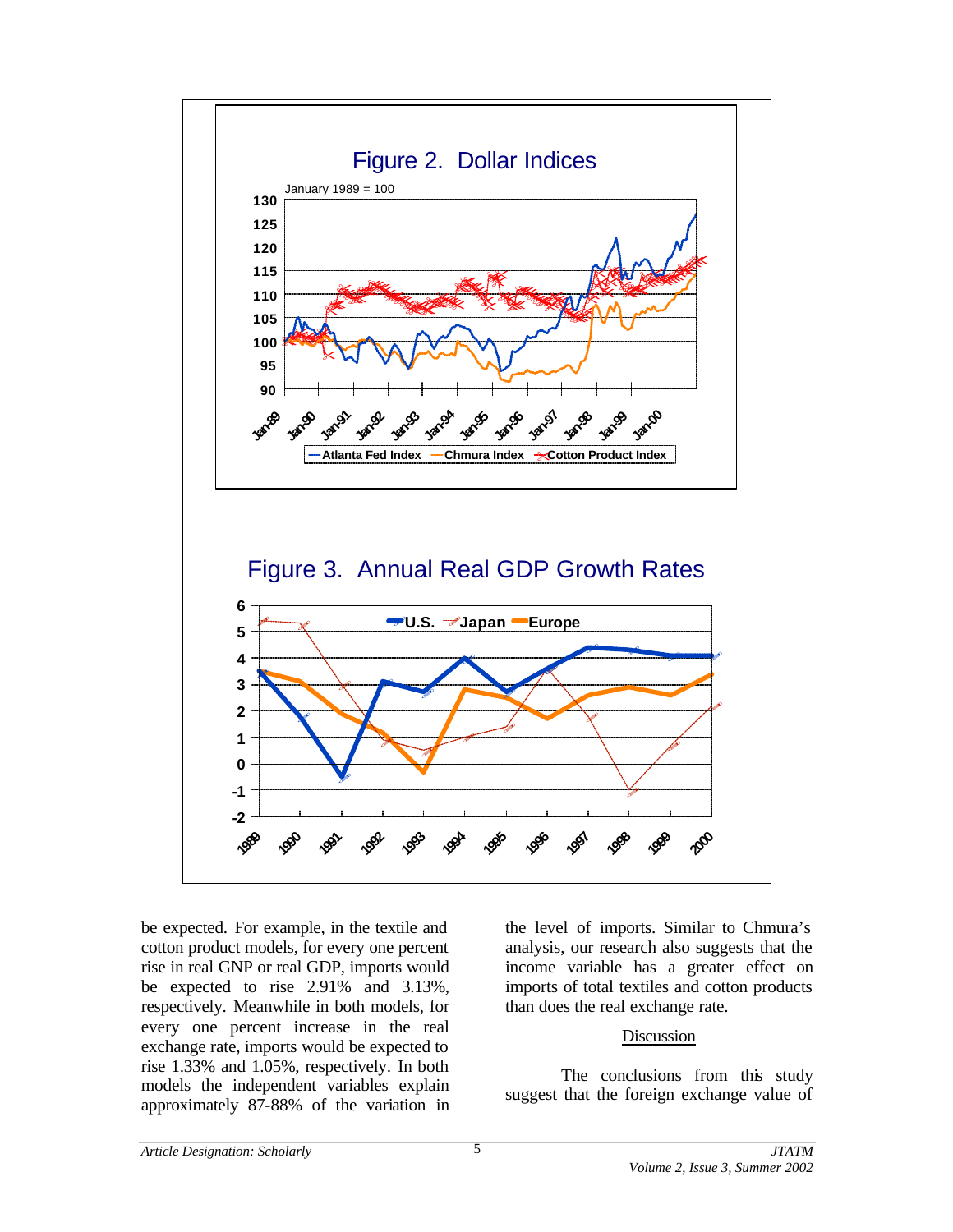the dollar and growth in national income both have a direct and significant impact on the volume of cotton textiles and apparel imported into the country. The growth of national income, as measured by gross domestic product, is shown to have a larger effect than that of a cotton-product weighted dollar index.

Perhaps the impact of real GDP is amplified by the divergence seen over the last decade between the rates of economic expansion felt among the largest economies in the world – the U.S., Europe, and Japan. The rate of economic growth of the latter two have lagged, while America's economic expansion continued unabated at unprecedented rates over much of the 1990s**.** Figure 3 highlights the gap in economic expansion witnessed over the last decade between the United States and that of Europe and Japan, the three largest

consumer economies in the world. Over the period, the U.S. has enjoyed average annual growth of 3.2%, while the European and Japanese economies have only experienced average annual growth rates of 2.3% and 2.1%, respectively. As a result, of the major consumers of world imports of cotton products, only the U.S. has seen its appetite expand quickly, while the other two regions have grown more slowly**.** With other large consumer markets growing more slowly in the world market, foreign suppliers appear to have shifted their focus to the expanding consumer market in the United States in order to sell their goods. This shift resulted in even more intensive pressure to raise the level of cotton textile imports above what possibly would have occurred had there been stronger economic growth in major consumer markets other than the United States.

| Variable                  | Chmura Study*          | <b>Cotton-Product Study</b> |
|---------------------------|------------------------|-----------------------------|
|                           |                        |                             |
| Intercept                 | $-29.41$<br>$(-11.20)$ | $-20.07$<br>$(-13.72)$      |
| Log of Real Exchange Rate | 1.33                   | 1.05                        |
|                           | (3.54)                 | (2.66)                      |
| Log of Real GNP/GDP       | 2.91                   | 3.13                        |
|                           | (5.94)                 | (24.03)                     |
| R-Square                  | 0.87                   | 0.88                        |
| Durbin-Watson Test        |                        | 1.88                        |

T.

A m

6